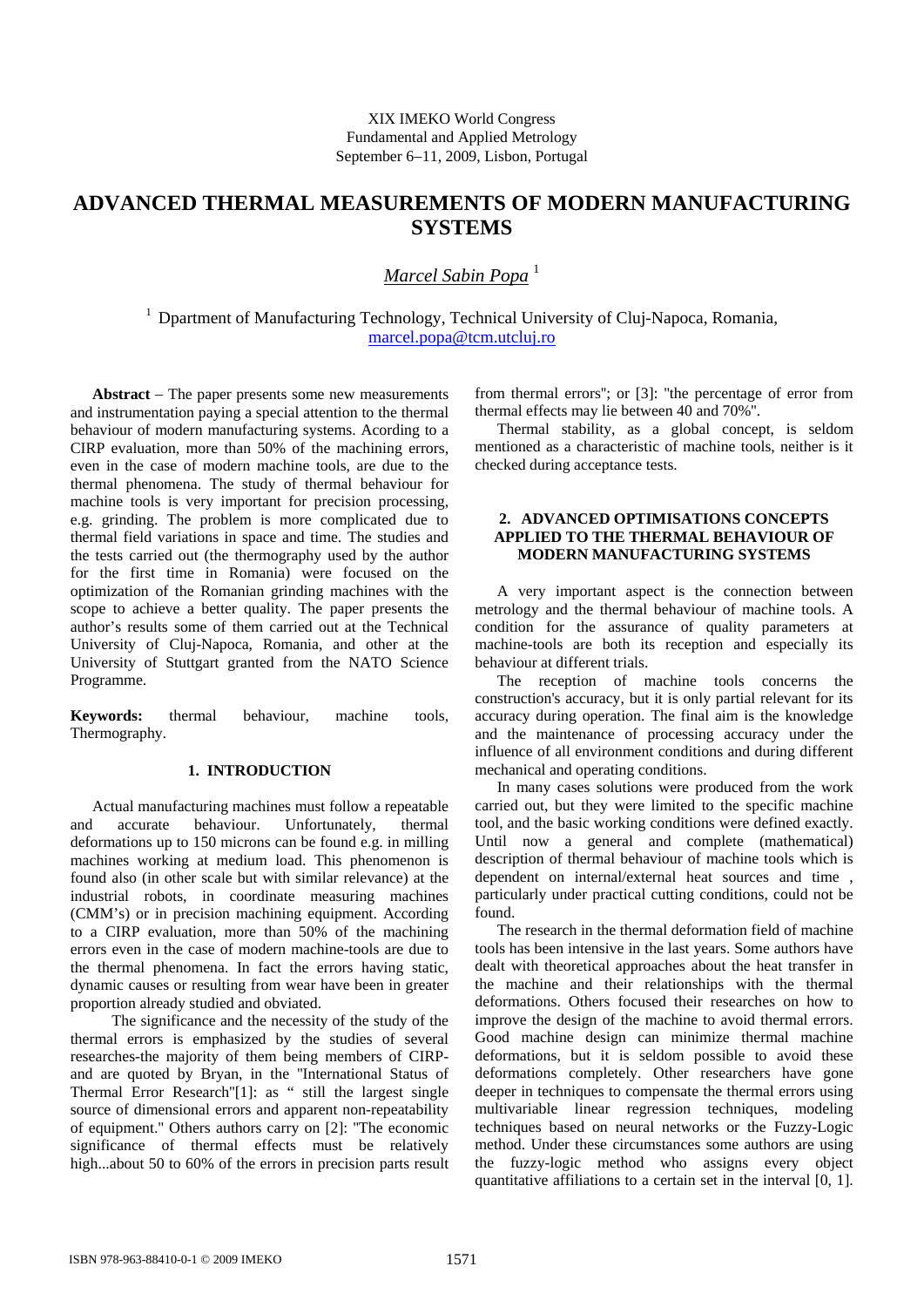One of the greatest advantages of this affiliation rule is the ability of fuzzy-logic method to control mathematically, non- or only inadequately ascertainable processes, also.

In the fuzzy-logic applications the input and the output quantities of the fuzzy control unit are often described as fuzzy-sets and characterized through linguistic variables.

Neural Networks are actually one of the preferred methods to tackle the thermal deformations problem in machine tools. The main advantages a neural network provides are:

- $\triangleright$  this network can learn linear and non-linear models without any extra analysis effort by the operator;
- $\triangleright$  you don't need to know a previous model which relates temperatures and deformations;
- $\triangleright$  you can automate most (if not all) the operations.

Anyway, some disadvantages are present, also:

- $\triangleright$  it is not easy to program a neural network in a very simple PLC;
- ¾ you could need an external computer device;
- ¾ you must decrease the number of sensors in order to reduce costs and to make the machine more easily maintainable (especially in the industrial applications);
- $\triangleright$  the automation of the computation techniques in the aim to avoid the presence of experts in the phase of the estimation of the algorithms' parameters;
- $\triangleright$  the stability of the model along the lifetime of the machine.

The aim is to achieve an integrated determination of the thermal behaviour of machine tool (through precise measurement techniques), to analyze the complete correlation of thermal effects, as well as the existing specific machine conditions and to find the most appropriate measures to keep a high working precision. In this sense, the international standards have advanced continuously. Here we differentiate the strictly necessary measurements from those designated to offer a complete view of all combined influences. After all, this is an economic problem, the costs for evaluation of all influences mentioned above upon machine's behaviour, being considerable. Taking into account the development and the extent of machine tools use, an integrated concept for testing the machine tools in combined stress (static, thermal, dynamic) is very important and of present interest, but relative difficult to realize. On one side, the machine tools producers would like simplified and efficient norms, and on the other side, the beneficiary would like exhaustive norms.

The relationship temperature/displacement (between tool and work piece, composed from 2D or 3D deformations and inclinations of machine tool parts) is in general random and not easily mathematically to describe. The relationship is complicated from the evolution in time of this phenomenon.

A large variety of methods for calibrating and checking machine tools and coordinate measuring machines (CMM) has been applied during the last years. These methods either furnish comprehensive information on the machines' condition, but require much time, effort and expensive equipment, or they are easy to use but give only a general impression of the machine accuracy. The ideal method for

reception, acceptance tests and periodic inspections of machine tools or CMM's will have to combine some important properties:

- $\triangleright$  an accuracy suited for the majority of precise machine tools or CMM's worldwide installed, should be reached;
- the traceability by calibration to national/international standards of length, asks for stable reference, objects or reference measuring instruments which can be calibrated;
- $\triangleright$  the concept should follow a uniform approach (calibration, acceptance tests and inspections should be possible with the same hard- and software);
- ¾ the results of the above mentioned operations should stating the same quality parameters (the user should be able to deduce the uncertainties from these parameters);
- compatibility with existing standards, but the method can not neglect the necessity of development for international standards.

#### **3. APPLICATION AREA AND RESEARCH COURSE**

 As an important metrology application the author has shown, [4], for the first time in Romania at machine tools, the importance of the thermo graphic method for determining the isothermal field and elaboration of thermal map on grinding machines. More as 100 of thermograph of the Romanian grinding machines were realized and interpreted.

The author started from the fact that, for testing and reception of machine tools, is necessary a fast, precise and efficient identification of the heat sources localized inside the machine body (position and intensity). In this sense, the thermal field determination method, using infrared detectors has provided to be very operative and precise. By its using, the engineers will settle with high precision too, the technological system's zones affected by thermal causes errors. This method is more useful in the case of high precision cutting machine tools, as those of grinding used by the author for his experimental researches. Today, through the low prices of thermo graphic cameras and the appearance of the adequate software for analyzing images and thermal field interpretation, the thermo graphic method becomes an indispensable instrument for analyzing the machine tools behaviour.

The author's studies were carried in two stages: one of them at the Technical University of Cluj-Napoca, Romania in collaboration with a grinding machine factory and the other, with the colleagues of the Institute for Machine Tools, University of Stuttgart-Germany. The studies and the tests carried out in Romania were focused on the optimization of the design and technology of Romanian grinding machines.

The studies of the Romanian grinding machines development were focused, regarding the constructive optimization, upon the basic model of the R.P.O.- R.P.V. family, namely the R.P.O.-200 machine, with adaptation possibilities to others machines.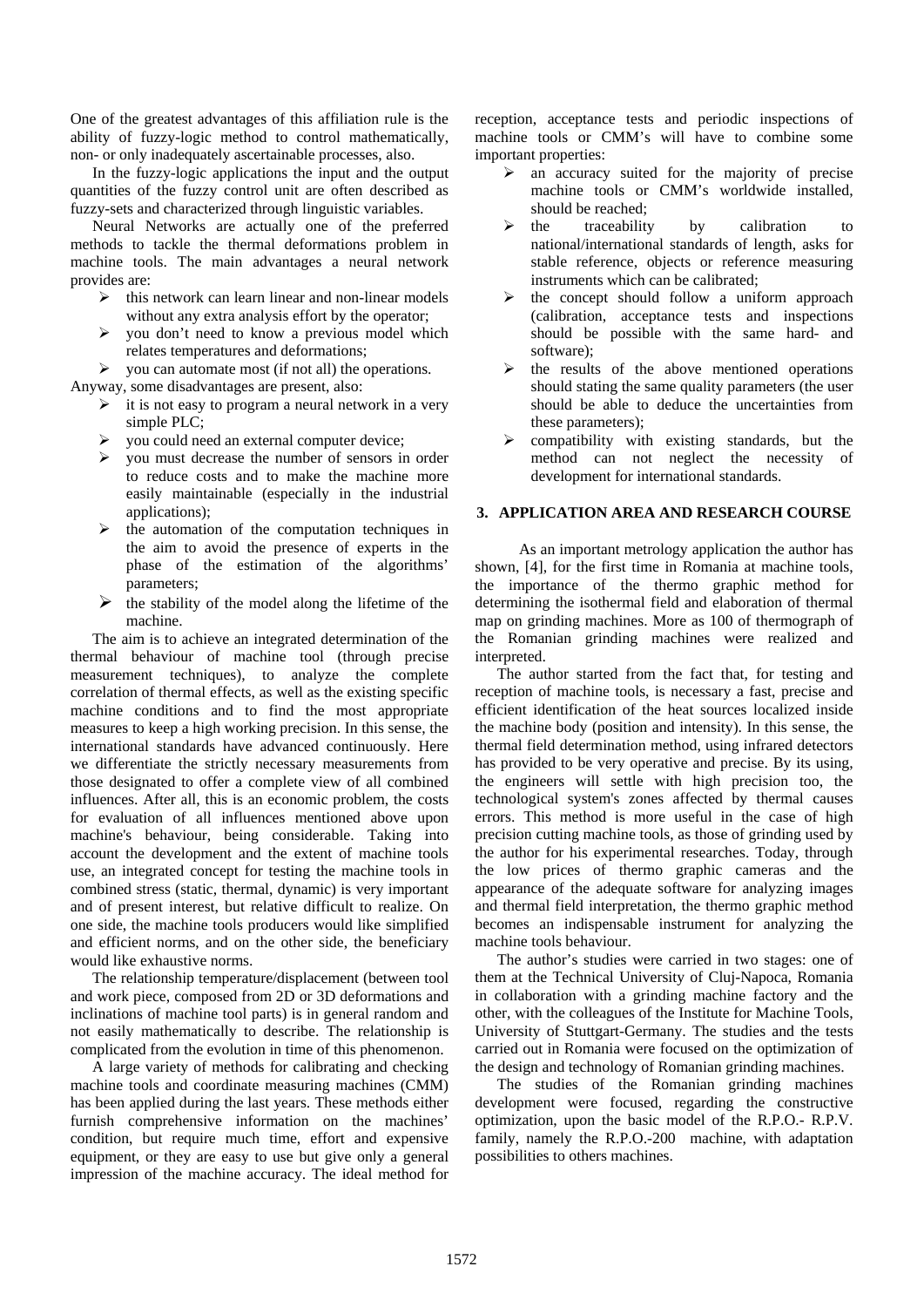The constructive alterations aimed the principal sub ensembles identified through researches, to be more affected by thermal stress. The achievement of these constructive improvements concerned a general view of the unit behaviour (or even the whole machine), not only its thermal stability. The author has work out on comparative study about the constructive and kinematics analogy of different grinding machines models in the family R.P.O.- R.P.V., so called "Baukastensystem". Between the calculated (with an analogy coefficient  $M = 1,6$  and the real table's dimensions, starting from the model 125 x 400 up to the model 500 x 4000, are only some little differences in the whole family. The analogy coefficient was calculated based on the increasing of table's dimensions of three models: R.P.O. (R.P.V.) 200 x 630; 320 x 1000 and 500 x 1600. At other grinding machines from abroad, the M coefficient is between 1, 6 and 1, 7, [4]. The same analogy was observed in the other component's construction of R.P.O. - R.P.V. family and also in the distribution of the internal heat sources.

The grinding machine's areas on witch the measurements were made, in the different working days, were marked as follows:

Zone A the machine bed; zone A1 (frontal bed, right down); zone A2 (frontal bed, left down); zone A3 (back bed). Zone C1 (frontal detail with center on the slide the region of the hydraulic block); zone C3 (slide right), zone F (guides right slide), zone G (guide left slide). Zone H (vertical beam), zone H1 (lower vertical beam), zone H2 (lower vertical beam in the area of the grinding head), zone H3 (cover of vertical beam). Zone I (the oil of the tank in the machine bed). Zone K (the hydraulic block). Zone L (the housing of the hydraulic pump).

For the temperature measurement were used thermocouples and thermistors, especially adapted by the author to the different conditions in the grinding process. In this way the author has realized some devices for surface measurement (with magnet), for interior body of some machine parts (with thread and adjustable nut) or for liquids and air. The temperatures determinations have taken into account the influence of the external heat sources, also. Thus in some hot days the temperature of the hydraulic plant have exceeded the value of 60o C (especially the pump and the tank). The fact that in some cases the temperature exceeded 60o C emphasizes the thermal instability of the machine and the opportunity of the optimization solutions. The measured temperature values in the same point, but in several days, were mediated and these values for up to 12 points contributed to the mean value of the measured zone in the machine tool (according to the Romanian standards).

The most important intern heat sources observed at the R.P.O.-200 machine are: the hydraulic plant with the hydraulic pump (max. temperature 58, 5 o C), hydraulic block (max. temperature 50, 2 o C), and hydraulic tank (max. temperature 55,1o C); the electric motors, the gears and guides. The grinding head, due to the bearing solution is in this case, not an important heat source.

The author has calculated also (with a Finite Element Program) the values of temperature in different regions of the machine. As the Figure 1 shows, for the case of

hydraulic tank, the difference between the measured and calculated temperature values is minimal.

Table 1: Table 1.The values of experimental temperatures in main areas of the R.P.O. –  $200$  M machine ( $^{\circ}$ C)

| Nr.          | Time<br>min. | Zone code |                |      |                |      |      |      |       |      |      |      |      |
|--------------|--------------|-----------|----------------|------|----------------|------|------|------|-------|------|------|------|------|
|              |              | A:        | A <sub>2</sub> | c,   | C <sub>3</sub> | F    | G    | н,   | $H_1$ | 1    | K    | L    | Air  |
| 1.           | $\mathbf 0$  | 19.5      | 19.3           | 19.6 | 19.4           | 19.1 | 19.8 | 22.5 | 20.0  | 20.7 | 19.9 | 20.6 | 21   |
| 2.           | 15           | 20.6      | 20.3           | 20.7 | 20.2           | 19.8 | 20.1 | 23.2 | 21.2  | 28.5 | 25.2 | 29.2 | 21.4 |
| 3.           | 30           | 21.7      | 21.2           | 22.4 | 21.6           | 20.5 | 21   | 24.7 | 22.5  | 32.7 | 28.4 | 34.0 | 21.6 |
| 4.           | 45           | 23.2      | 22.7           | 24.5 | 22.9           | 21.6 | 21.9 | 26.2 | 24.0  | 35.6 | 31.7 | 36.3 | 21.5 |
| 5.           | 60           | 24.6      | 23.8           | 26.0 | 23.8           | 22.6 | 22.8 | 28.1 | 25.4  | 36.7 | 33.1 | 38.4 | 21.7 |
| 6.           | 75           | 26.1      | 24.8           | 27.4 | 24.9           | 23.8 | 23.8 | 29.4 | 26.5  | 39.2 | 34.3 | 40.5 | 21.7 |
| 7.           | 90           | 27.8      | 25.9           | 29.1 | 26.0           | 24.9 | 24.9 | 30.7 | 27.8  | 41.2 | 36.6 | 42.9 | 22.3 |
| 8.           | 105          | 28.6      | 27.1           | 30.2 | 27.1           | 25.8 | 25.8 | 31.9 | 28.5  | 43.2 | 38.2 | 44.8 | 22.2 |
| 9.           | 120          | 30.1      | 28.4           | 32.5 | 28.2           | 26.8 | 26.9 | 32.8 | 29.5  | 44.1 | 39.8 | 46.0 | 22.4 |
| 10           | 135          | 32.4      | 28.8           | 33.7 | 29.6           | 27.7 | 27.9 | 34.2 | 30.4  | 45.7 | 40.6 | 47.1 | 22.6 |
| $\mathbf{1}$ | 150          | 33.1      | 29.6           | 34.8 | 31.0           | 28.6 | 29.0 | 34.8 | 31.2  | 46.2 | 41.9 | 48.2 | 22.7 |
| 12           | 165          | 33.3      | 30.4           | 36.0 | 32.2           | 29.3 | 29.8 | 35.2 | 31.3  | 46.9 | 43.1 | 48.9 | 22.6 |
| 13           | 180          | 34.8      | 31.2           | 37.1 | 33.1           | 29.9 | 30.7 | 36.0 | 32.0  | 47.7 | 43.9 | 49.9 | 22.7 |
| 14           | 195          | 35.6      | 31.9           | 38.0 | 33.8           | 30.6 | 31.4 | 37.8 | 32.2  | 48.2 | 44.6 | 51.2 | 22.8 |
| 15           | 210          | 36.2      | 32.5           | 39.2 | 34.7           | 31.3 | 32.2 | 39.4 | 32.4  | 49.1 | 45.2 | 52.4 | 22.9 |
| 16           | 225          | 36.9      | 33.3           | 40.2 | 35.6           | 31.9 | 32.8 | 40.9 | 32.5  | 49.5 | 45.8 | 53.2 | 23.0 |
| 17           | 240          | 37.5      | 34.4           | 41.0 | 36.5           | 32.4 | 33.3 | 41.8 | 32.7  | 50.2 | 46.0 | 54.1 | 22.9 |
| 18           | 255          | 38.1      | 34.6           | 41.6 | 36.9           | 32.8 | 33.9 | 42.0 | 33.0  | 51.1 | 46.2 | 55.2 | 23.0 |
| 19           | 270          | 39.2      | 34.8           | 42.1 | 37.4           | 33.3 | 34.5 | 42.4 | 33.8  | 51.9 | 46.8 | 56.3 | 23.1 |
| 20           | 285          | 40.3      | 35.1           | 42.7 | 38.1           | 33.6 | 34.8 | 42.8 | 34.7  | 52.6 | 47.9 | 56.9 | 23.2 |
| 21           | 300          | 40.9      | 36.9           | 43.0 | 38.6           | 35.0 | 36.5 | 43.0 | 34.7  | 53.2 | 49.0 | 57.6 | 23.1 |
| 22           | 315          | 41.5      | 38:1           | 43.7 | 39.3           | 35.9 | 37.0 | 43.1 | 34.8  | 53.8 | 49.7 | 58.0 | 23.3 |
| 23           | 330          | 42.0      | 38.2           | 43.8 | 40.0           | 36.2 | 37.2 | 43.2 | 34.9  | 54.2 | 49.9 | 58.1 | 23.2 |
| 24           | 345          | 42.4      | 38.4           | 43.9 | 40.3           | 36.3 | 37.3 | 43.3 | 34.9  | 54.6 | 50.1 | 58.3 | 23.1 |
| 25           | 360          | 43.1      | 38.6           | 44.2 | 40.7           | 36.4 | 37.5 | 43.3 | 35.2  | 55.1 | 50.2 | 58.5 | 23.3 |
| 26           | 375          | 43.0      | 38.5           | 44.2 | 40.8           | 36.5 | 37.4 | 43.2 | 35.3  | 55.0 | 50.3 | 58.6 | 23.2 |
| 27           | 390          | 43.1      | 38.6           | 44.2 | 44.7           | 36.4 | 37.5 | 43.3 | 35.2  | 55.1 | 50.2 | 58.5 | 23.2 |

As a result appeared that the most important errors due the thermal behaviour are the alteration of the parallelism and rectilinear movements of (or relative to) the principal parts of the machine (table, slide, etc.).

Considering the origin and the disposing of the heat sources, it is necessary to decrease the amount of heat produced inside the machine and those provided from outside and to avoid the temperature differences among different sub ensembles, or even inside the same element.



Fig. 1. The temperature in the hydraulic tank.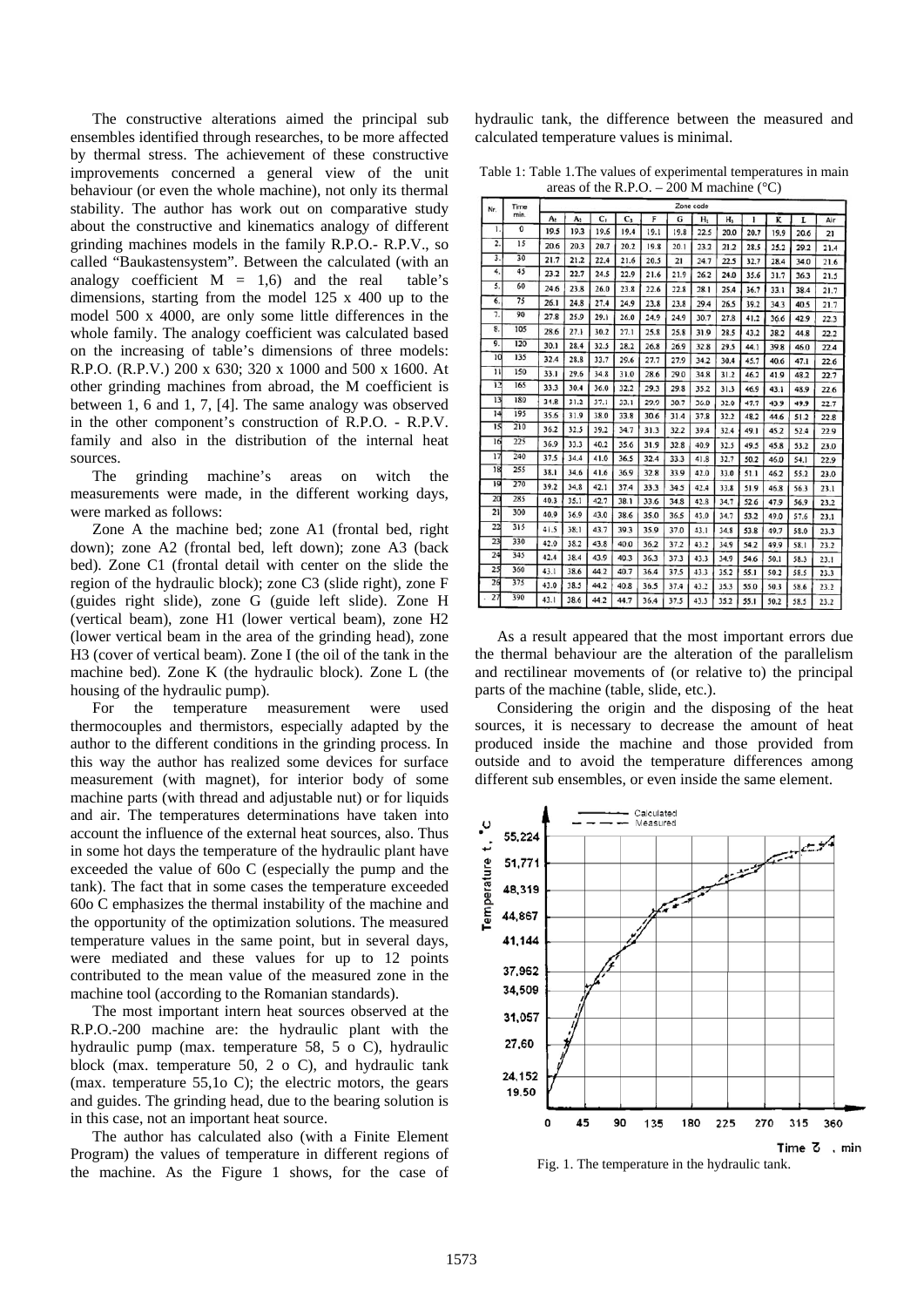

Fig. 2. Thermal map of the grinding machine R.P.O.-200 M.

From the designing stage, the realization of a thermo symmetrical machine contributes to the achievement of a stable thermal behaviour. The thermo symmetry is a balance of geometrical elements loaded as much as possible with a uniform temperature distribution. Many grinding machines factories allow a great importance to this concept, which is linked with the notion of thermal stability of the machine tools, the working accuracy being acquired and maintained during the whole working day. These options depend to a great extent of the system structure concept and the position of the hydraulic group.

A thermal behaviour representation in time, until stabilization - Fig. 2- of the most important machine zones, was elaborated from the author as a "thermal map" [3].

An other research project, carried out at the Machine Tool Institute of Stuttgart University where the author was integrated for a period ("Analysis of thermal behaviour of new types of machine tools") was based on the HEXACT machine type (Parallel Kinematics developed from IFW-University of Stuttgart) /8/, Figure 3

The importance of the heat sources inside the HEXACT machine is represented in Figure 4, as one of the author thermographs.



Fig. 3. The HEXACT machine developed at IFW-University of **Stuttgart** 



Fig. 4. Thermographs of the HEXACT Frame

One of the most important conclusions of this research work, where some thermal optimization solutions for the Romanian machine tools, with the aim of machining precision improvement.

### **4. CONCLUSIONS**

The author has carried out for the first time in Romania, the thermo graphical study of machine tools. The experimental results, problems identification, methodology, results processing, conclusions and author's practical solutions for a better quality precision and testing of Romanian machine tools, are presented in /4/, /5/, /6/, /7/.

Thermal errors appear in generally as the alteration of slide's and table's smoothness, respective as the disorder of parallelism between the grinding head and the table. Executing the measurement of the straight-line on the surface of the table, in longitudinal, transversal and diagonal direction at the machine RPO – 200 M the registered deviation, from the admissible value of 0,010 / 1000 mm length is 0.002 mm -0,010 mm (convex) in compared with. After 4 hours of functioning the measurements were remade with the result of 0,010 mm (concave) deviation. The curvature of the table has changed his sense, this shows reported to the initial value a doubled error. Beside the changes of the absolute value, the changing of the curvature has negative effects on the processing of the piece. The smoothness of the piece was measured in parallel with the temperature measurements each 15 minutes. The errors of the piece along 345 minutes of measurements are between  $+0,028$  mm and  $-0,022$  mm, compared to the admissible 0,005/300 m. After 240 the errors in the 5 measured points of the piece became positive and started to group.

 This shows the strong influence of the slide's (hydraulic block placed inside) thermal instability regarding the table and the processing precision. The internal thermal influence of the table (hydraulic cylinder) is smaller than the influence of the slide on the table. The solution was getting out the hydraulic block from the slide and to put it in the cradle. With the necessary modification to the hydraulic installation, the block became fix not mobile with the slide.As conclusions and recommendations in our research project with the company was considered opportune (in the free space from the hydraulic block) to raise the rigidity of the slide through ribs.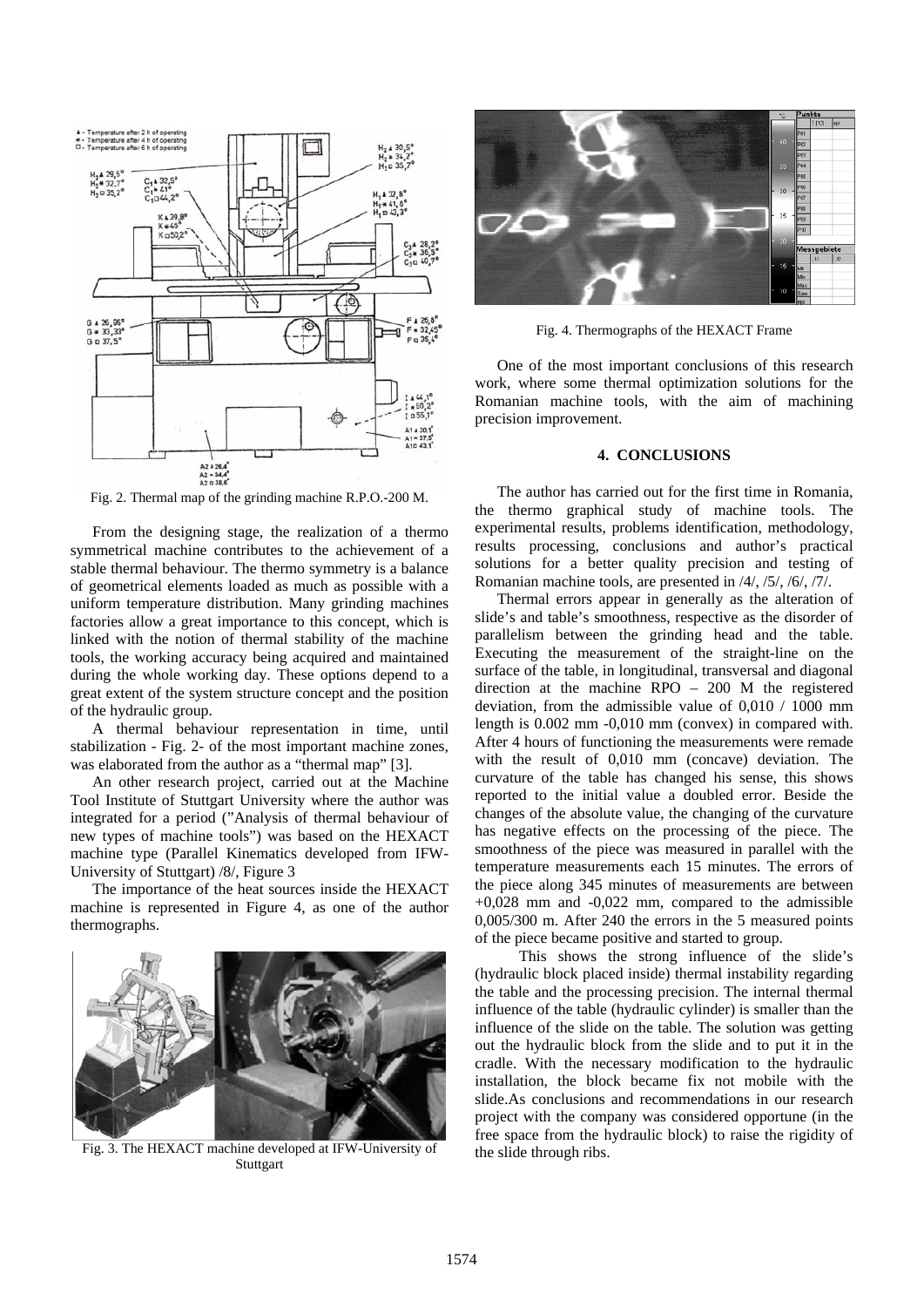An optimization of the hydraulically bloc under thermal aspect (especially those with high powers) is removing the raising of temperature by using a pump with variable flow (instead with constant flow). This solutions which is justified for the high precision grinding machines will be mounted on the new type of RPO (RPO 500X) as on other practical improvement of our researches in the factory .

 The problem on raising the hydraulic tank so that a bigger quantity of oil leads to a slower recirculation and to a more efficient cooling of the installation can be solved with a mixed tank interior – exterior simply by adding a tank. The circulation of oil between these tanks would lead to a more efficient cooling. Placing the tank inside or outside must be considered economically, the solution with the tank outside the machine would be thermal better but more expensive.

More RPO 200 M to be more thermal stabile, was modified with exterior hydraulic tanks, like formulate in our research project with the company. It is preferred the solution with separate hydraulic tank for the high precision machines (RPO -200 S-A), designate to the automotive industry.

Parallel to perfecting the hydraulic system the S.A. machine has a vertical and transversal feed precision of 0,0005mm and is equipped with a step by step motor and screw with balls (forward feed) numerical display, automatic correction compensation of the used disc, variable speed of the main shaft.

Due to the constructive, geometric, and functional analogies and the modular development of plan grinding machines RPO-RPV from the base module RPO 200 M, the constructive changes do not regard a singular case, but cause the whole series RPO-RPV. For the models RPO-RPV -320 and RPO-RPV -500 by raising the power, the optimization of the thermal behavior is more necessary as for the base components of the RPO -200.

Another major conclusion of the authors' researches is a classification of the thermal behaviour optimization measures for machine-tools testing:

• the uniform distribution (equalization) in the whole machine tool of the inevitable temperature increases, through a adequate distribution of the thermal sources in sub ensembles;

• the decrease of the energy amount converted in heat, namely the intensity of thermal sources;

• the ensuring of heat transfer, the intensification of heat exchange with the outside, through the extending of the exchange surfaces and the increasing of the thermal convective coefficient;

• the cooling of the machine surfaces and the use of oil thermostatic control;

• the ensuring of climatization conditions in hall;

• the diminution of errors through compensatory systems.

As soon as these steps will be assured from the beginning of the designing - achievement cycle, both for the prototype and the serial production, it will be augmented a greater efficiency and a better quality management.

In conclusion, for an optimize thermal behaviour of machine-tools and robots it is necessary in the first time, to

decrease the inside heating and to reach in short time, stationary thermal working conditions, simultaneous with a how much uniform distribution of the temperature field in the whole technological system.

Together with the team of the Stuttgart University were identified some new useful concepts for the Romanian machine tools industry, also:

• the new structure concept of HEXACT studied by the author, in parallel with an other machine types developed in Stuttgart, may have good prospects for the Romanian machine tools components also;

• modular and reconfigurable machine tools and Reconfigurable Manufacturing Systems (RMS) can play an important role for the existing Romanian machine tools;

• the correlation among vibrations, temperature distribution and the noise of mechanical system can improve the existing constructive projects of Romanian machine tools;

• identification of the machine complex signature in order to diagnose the state of the machine and to perform a preventive maintenance.

#### **REFERENCES**

- [1] Bryan J., *International Status of Thermal Error Research,* CIRP Keynote Papers Pleasanton CA/ USA, 1990.
- [2] Mottu, A. : *Guidages et paliers de machines outils.* Industrielle Org.29, No.2, 1960
- [3] Peklenik, J.: *Untersuchung der Genauigkeitsfragen in der automatisierten Fertigung.* Westdeutscher Verlag, (1961).
- [4] Popa M. S., O*ptimization of thermal behaviour of grinding machines* (Cercetari privind optimizarea comportarii termice a masinilor de rectificat. Ph D.Thesis, Inst. Politeh. Clu(1985).
- [5] Popa M. S., *Analysis of the components errors in machine tools and robots linked with thermal behaviour,* In: Proceedings of Laser Metrology 1999, Federal University of Santa Catarina, Brazil, (1999) 2.97-2.102.
- [6] Popa M.S., *Quality management and temperature measurement in machine tools and robots*. In: Proceedings of XVI IMEKO World Congress, IMEKO 2000, Vienna, Austria, Vol. VIII; (2000), 445-449.
- [7] Popa M. S., *Thermal behaviour-a new criterion for the reception and testing of machine tools,* Constructia de Masini, XLVI (1-2), , Bucuresti, Romania (1994) 142-145 .
- [8] Heisel, U.; Stehle, T.: P*arallelkinematiken IfW-Maschine doppelt so schnell*. In: Produktion Nr. 12 (2002), 12.
- [9] Heisel, U.; Weule, H.: *Fertigungsmaschinen mit Parallelkinematiken* – Forschung in Deutschland, Shaker-Verlag GmbH, Aachen, ISBN 978-3-8322-7203-6, ISSN 0945-0769, 540 Seiten, 2008
- [10] Heisel, U.: *Innovations and trends in machine tool engineering,* Proceedings of The 3rd international conference on manufacturing science and education – MSE 2007, July 12-14 2007, Sibiu Rumänien, S. 3 – 6
- [11] Heisel, U.; Stehle, T.: *Intelligente und vorausschauende Produktion - Rekonfigurierbare und instandhaltungsgerechte Werkzeugmaschinen.* In: dima - die maschine 60 (2006) Nr. 5, S. 6 - 16.